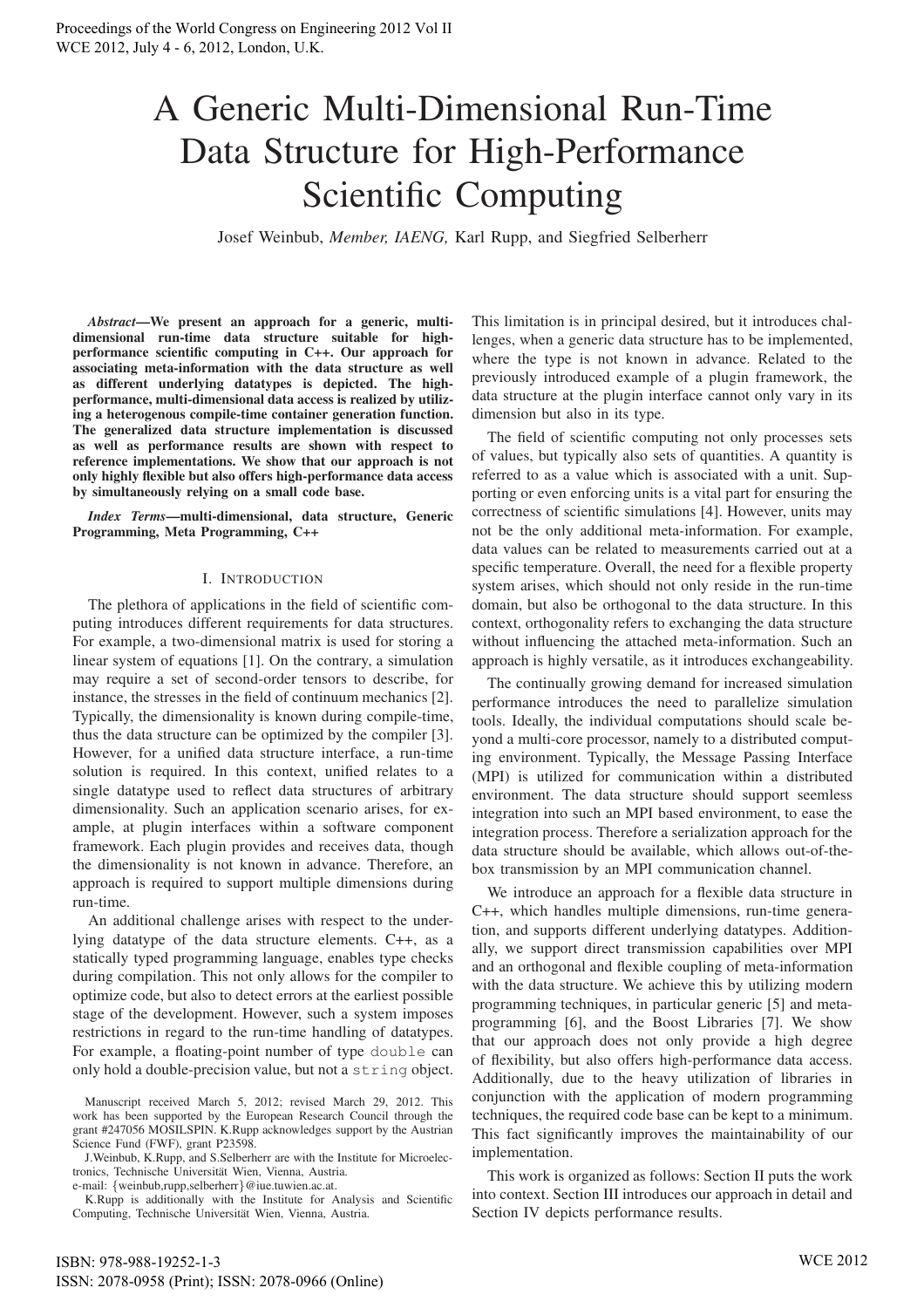## II. RELATED WORK

A flexible run-time data structure for multi-dimensional problems is provided by Marray [8]. Marray is a C++ header-only library and publicly available under the MIT License. The library provides not only the generation of multi-dimensional arrays during run-time, but also views on sub-spaces of the generated data structures. A C++98 compliant implementation is available as well as a C++11 version, which utilizes, for example, the variadic template [9] mechanism to provide dimension independent access to the data structure.

Several multi-dimensional array libraries are available for the case of fixed dimensions during run-time. For example, the Boost MultiArray Library [10] and the Blitz++ Library [11] provide the generation of multi-dimensional arrays during compile-time. Additionally, views are provided to access a specific subset of the generated data structures.

## III. OUR APPROACH

Our approach focuses on several key-aspects, being:

- 1) A Polymorphic Datatype
- 2) Data Structure Generalization
- 3) Attaching Meta-Information
- 4) Serialization



Fig. 1: Our approach is based on a polymorphic datatype which is used by the multi-dimensional array data structure. Meta-information is orthogonally coupled with the data structure. The overall approach is serializable, thus any object can be transmitted over an MPI communication channel.

Figure 1 depicts an overview of our approach. First, a polymorphic datatype<sup>1</sup> supporting different datatypes during run-time is introduced. Second, the polymorphic entries are embedded in a multi-dimensional run-time array data structure. Third, run-time meta-information is attached to the data structure. Fourth, our implementation is serialized to enable convenient transfer by the MPI. Throughout this section we discuss each of these aspects in detail and provide our implementation approach.

#### *A. A Polymorphic Datatype*

One of the core aspects of our approach is the ability to support different datatypes during run-time. The challenge is to provide one datatype which can in fact hold several different types. This is a peculiar task for statically typed languages, like C++, as the type system only allows to assign objects of the same or convertible type. If the types are not the same, cast operations have to be performed. However, applying casts can result in information loss, for example, when a datatype of higher precision, like double, is transformed to a datatype with lower precision, like float.

<sup>1</sup>Polymorphy denotes the ability to represent different datatypes

We utilize the Boost Variant Library (BVL) [12] for supporting different datatypes during run-time. Informally, a BVL datatype can be seen as an enum for datatypes. A set of possible, supported datatypes has to be provided during compile-time. During run-time, the instantiated BVL object can be associated with any of these datatypes.

We identify four different categories of datatypes, which are listed in the following:

- signed integer
- unsigned integer
- floating-point
- string

A meta-function for the generation of the polymorphic datatype based on the introduced four categories is provided. A meta-function is a class or a class template which provides a nested type typedef [13]. In the following, this mechanism is introduced in detail. First, the set of supported types is generated by utilizing an associative heterogeneous container provided by the Boost Fusion Library (BFL) [14], as depicted in the following.

|             | 1 typedef make_map< |                              |                |        |
|-------------|---------------------|------------------------------|----------------|--------|
| $2^{\circ}$ |                     | Signed, UnSigned,            | Float, String, |        |
| 3           | int,                | unsigned int, double, string |                |        |
|             | $4$ >::type         |                              |                | Types; |

The make\_map meta-function is utilized to generate an associative BFL container (Lines 1-4). Note that the tags in Line 2 represent the individual categories, and the datatypes in Line 3 relate to the corresponding datatypes. Tags are typically implemented by so-called empty structures, for example, struct Signed{};. Generally, in our approach the datatypes can be set non-intrusively, meaning that the underlying datatypes can be exchanged, thus significantly improving the applicability and extendability of our approach. For example, instead of the double floating-point datatype, a multi-precision datatype provided by the GNU Multiple Precision Arithmetic Library (GMP) [15] can be used, which would significantly improve the accuracy of subsequent floating-point operations.

In the following, the associative Types container is converted into a Boost Metaprogramming Library (MPL) [13] vector container by the generate\_typeset metafunction.

|  |  | 1 typedef generate_typeset <types>::type TypeSet;</types> |  |  |  |  |  |
|--|--|-----------------------------------------------------------|--|--|--|--|--|
|--|--|-----------------------------------------------------------|--|--|--|--|--|

This step is necessary, as the subsequent step of utilizing the BVL is eased, when the supported datatypes are available as an MPL sequence. A default implementation is available, which allows convenient generation of this typeset and only relies on built-in datatypes as shown in the following.

1 **typedef** generate\_typeset <>:: type TypeSet;

The typeset is then used to generate the actual polymorphic datatype based on the BVL. Again a meta-function is used to generate the polymorphic datatype as depicted in the following.

|   | 1 typedef generate_polyvalue< |            |
|---|-------------------------------|------------|
| 2 | TypeSet>::type                | PolyValue; |

Internally, the BVL make\_variant\_over metafunction is utilized to generate the actual polymorphic datatype.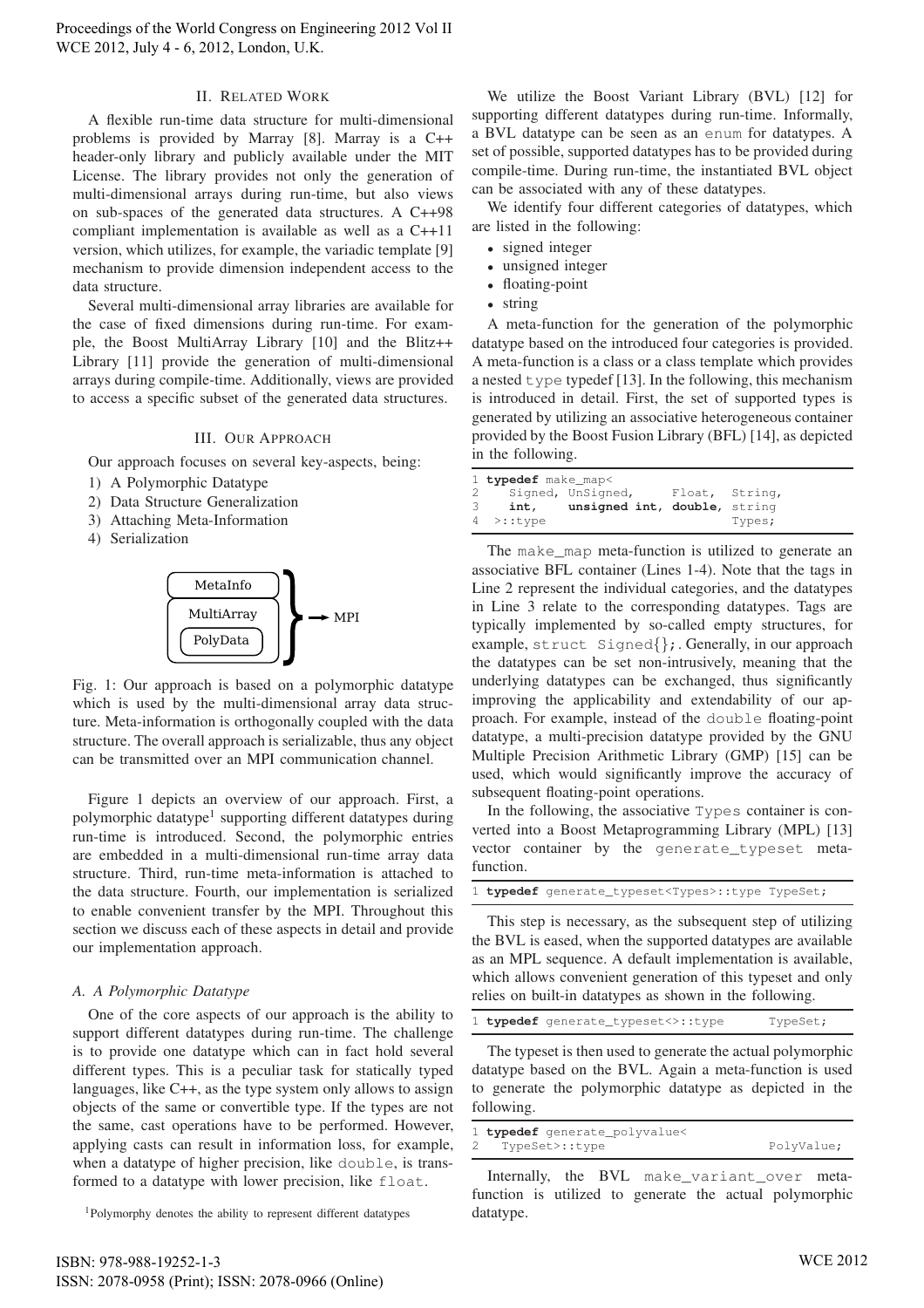Finally, due to the BVL, it is possible to provide a generic way to support different datatypes during run-time:

```
1 PolyValue signed_integer
2 value_at_key<Types, Signed>::type(4);
3 PolyValue floating point
4 value_at_key<Types, Float>::type(4.0);
```
A type-safe approach for a signed integer and a floating-point datatype instantiation is implemented by using the BFL meta-function for key-based element access (value\_at\_key). Type safety is accomplished in this case, by accessing the actual type in the previously provided Types container.

#### *B. Data Structure Generalization*

Based on the previously introduced polymorphic datatype the actual array data structure can be implemented. The implementation has two goals: First, multiple dimensionality should be supported during run-time. Second, the data access should be as fast as possible. In this work we do not focus on advanced functionality, as, for example, provided by the Marray library. Instead, we aim for a straightforward data structure, coordinate-based access, and a high-performance implementation.

The following code snippet outlines the creation of a two-dimensional data structure, where the first and second dimension holds three and four elements, respectively.

| 1 typedef MultiArray <polyvalue></polyvalue> | MultiArrayT;     |
|----------------------------------------------|------------------|
| 2 MultiArrayT::dimensions_type               | dim;             |
| 3 dim.push_back(3);                          |                  |
| 4 dim.push_back $(4)$ ;                      |                  |
| 5 MultiArrayT                                | multiarray(dim); |

The MultiArray implementation can be configured to hold arbitrary value types. In this case, the previously introduced polymorphic value type based on the BVL is used (Line 1). The dimensions are formulated by utilizing a Standard Template Library (STL) vector container [16], where the type is accessed by the member-type dimensions\_type (Line 2). Each element of the dimensions container holds the number of elements of the respective dimension (Lines 3-4). The number of dimensions is therefore inherently provided by the size of the container. A MultiArray object is instantiated with the dimension configuration (Line 5). Internally, an STL vector container, which represents a linear memory block, is used. Data Structures of arbitrary dimensionality are mapped on this linear container, as depicted in Figure 2 for the two-dimensional case. The individual columns of the respective domains are stored consecutively. This approach minimizes the allocation time, as only one memory allocation step is necessary. However, a linear storage approach requires index handling to map the coordinate index tuple on the corresponding position within the linear data structure. This is the performance critical part, as the data access implementation is likely to be called on a regular basis.

The central challenge of providing coordinate index access is the handling of data structures of arbitrary dimension, as the number of access-indices correspond to the number of dimensions. Typically, the elements of a two dimensional array are accessed in coordinates, like  $\arctan(x, j)$ . From the software development point of view, the challenge is to implement an access mechanism which is both highperforming and can be used for arbitrary dimensionality.



Fig. 2: A two-dimensional array is mapped on our internal, one-dimensional data structure.

Several approaches for the access implementation and the related index computation have been investigated. One approach is based on so-called variadic functions provided by the C programming language [17]. The primary drawback of this approach is the fact that the number of indices has to be provided explicitly. In addition, this approach is not type-safe, as it is based on macros. Another approach is based on utilizing an STL vector for the index container. The number of indices can easily vary during run-time. However, this approach suffers due to run-time overhead for the creation and the traversal of the index-vector for each data access. In the end, a BFL vector sequence is utilized, which offers superior performance due to the fact that the sequence is a compile-time container. The run-time generation is performed by a generation function provided by the BFL, like depicted in the following.

| 1 multiarray(make_vector(2,3)) = Numeric(3.5); |  |
|------------------------------------------------|--|
|                                                |  |

Note that the BFL generation function (make\_vector) is utilized to generate the compile-time index container inplace. This can be considered a drawback with respect to usability, as it requires additional coding. However, convenience specializations can be implemented to hide the vector generation step from the user. Due to restrictions of the C++98/03 standard, these specializations can only be provided for a finite set of dimensions, thus such an approach cannot be considered truly multi-dimensional. Internally, the BFL make\_vector function relies on a macro, for the generation of arbitrary dimensional compile-time data structures. However, we consider this to be an excellent compromise, at least until the C++11 standard is broadly available. This standard introduces the so-called variadic template mechanism, which is also applied by Marray in its C++11 extension. Our investigations revealed, that with variadic templates the same performance as with our current approach can be achieved but simultaneously the required access interface (multiarray(2,3)) for arbitrary dimensions can be realized.

Our high-performance index computation is implemented based on the BFL algorithms which allow partial compiletime computation, as depicted in the following.

| 1 template <typename indexsequ=""></typename>                  |
|----------------------------------------------------------------|
| 2 Element& operator()(IndexSequ const& indices) {              |
| 3 return container                                             |
| 4 accumulate(pop_front(indices), at_c<0>(indices),             |
| make index <dimensions type="">(dimensions)<br/>5</dimensions> |
| 6 ) 1: }                                                       |

Lines 4-5 compute the actual index, which is then used to access the element in the linear container in Line 3. The index computation is based on various BFL mechanisms, like, accumulate.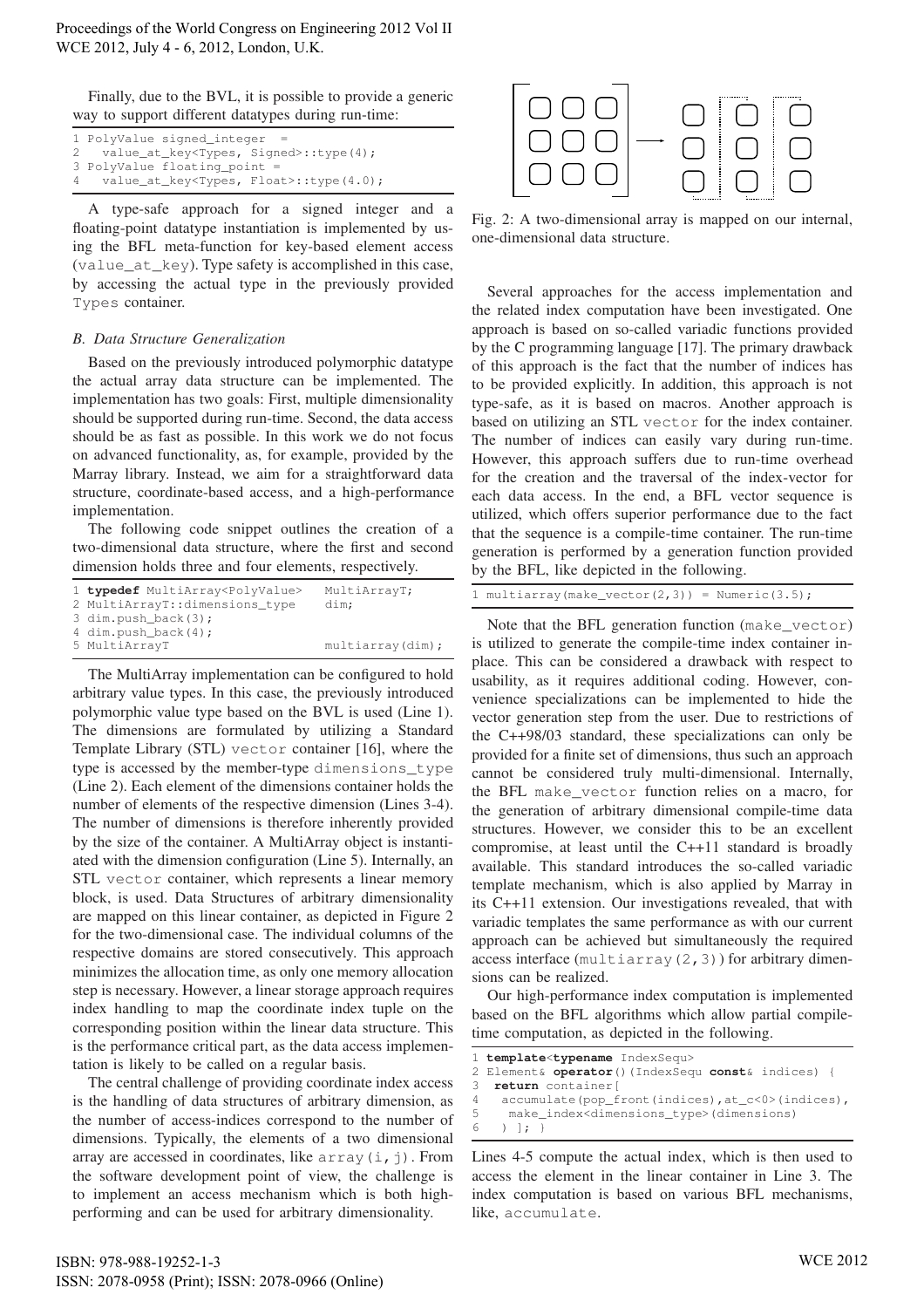For example, for a two-dimensional problem, the index is evaluated as follows:  $i = I_0 + I_1 \cdot D_0$ , where  $I_0$  and  $I_1$  refer to the first and second index, respectively.  $D_0$  relates to the number of elements in the first dimension. This procedure can be extended to arbitrary dimensionality.

The introduced data structure generalization approach can also be applied for the tensor-valued elements. Therefore, a two-level hierarchy of the proposed MultiArray data structure supports tensor datasets of arbitrary dimension and varying datatypes.

### *C. Attaching Meta-Information*

Scientific computations do not merely process values, but physical quantities. This is a subtle difference, as the former indicate simple values, like, a double, but the latter, associates the respective value with a unit, promoting the value to a physical quantity. This is rather important, as scientific computations should not just imply a unit system, they should enforce it to eliminate unit-related errors [4]. Keeping in mind that units might not be the only additional property which can be associated with a dataset, a flexible approach is required to associate additional meta-information with the data structure.

Another important aspect, however, is to ensure extendability and exchangeability. As such, the approach has to support the exchange of the data structure as well as the meta-information package. For example, it should be possible to exchange our data structure with the Marray implementation [8], without changing the associated meta-information package. Such an approach is considered orthogonal, as the exchange of one part does not influence the behavior of another part. Obviously, the implementation of the metainformation package has to be non-intrusive with respect to the data structure. More concretely, the package should not be placed inside the data structure class, but externally associated with it.

We implement an approach for storing arbitrary metainformation during run-time, which is straightforwardly based on the STL map container.

| 1 typedef map <string, string=""></string,> | MetaInformation: |
|---------------------------------------------|------------------|
| 2 MetaInformation minfo:                    |                  |
| $3 \text{ minfo}$ ["unit"] = "kq";          |                  |

This approach is very flexible, as arbitrary properties can be added. Most importantly, though, the implementation effort is kept to a minimum, as already available functionality is utilized.

Finally, the data structure and the meta-information is coupled by the associative container of the BFL, which has already been introduced in Section III-A.

```
1 typedef make_map<
2 data, metainf,
3 MultiArrayT, MetaInformation
4 > QuantityDataset;
```
Note the orthogonal and extendable association of the data with additional properties. Orthogonality can be identified when, for example, exchanging MultiArrayT with the corresponding Marray datatype, which neither has an impact on the associated meta-information package MetaInformation nor on the overall handling of the QuantityDataset.

Extendability refers to the fact, that, by adding additional tags, further data can be associated with the dataset.

If the availability of a unit should be enforced, then the unit information should be moved from the minfo container one level up to the QuantityDataset. By utilizing a new tag and a string value, a QuantityDataset expects the unit information, like depicted in the following.

|     | 1 typedef make_map<  |                                                |       |
|-----|----------------------|------------------------------------------------|-------|
| -2. | data,                | metainf,                                       | unit, |
|     |                      | 3 MultiArrayT, MetaInformation, string         |       |
|     | 4 > OuantityDataset; |                                                |       |
|     |                      | 5 QuantityDataset quantity_dataset = make_map< |       |
| 6   |                      | data, metainf, unit>(multiarray, minfo, "kq"); |       |

This also outlines the flexibility of our approach, as different setups of the QuantityDataset can be enforced.

Our approach presumes that the unit applies to the complete dataset. In case heterogeneous units should be supported, an additional layer has to be introduced assigning a unit to a specific value.

### *D. Serialization*

Serialization refers to the process of storing and retrieving the elements of a data structure. Typically, input/output mechanisms utilize serialization processes, as, for example, a matrix is written to a file. This is usually performed by implementing dedicated file writer functions. However, a major disadvantage is, that for each new file format a new writer has to be implemented. One approach to ease the burden of serialization, is to introduce an additional layer, which provides a common ground between the data structure and the target storage format. Thus, it is possible to implement the serialization mechanism for a data structure once, and then access the already available functionality based on the additional layer. However, serialization cannot only be used for file input/output processes, but also for MPI communication [18]. For this purpose we utilize the Boost Serialization Library (BSL) [19], which provides a serialization facility for arbitrary data structures. Based on our previously introduced quantity dataset (Section III-C), serialization extensions have been implemented. In the following, Process 0 transmits an available quantity dataset to Process 1.

```
1 if (world.rank() == 0) {
2 for_each(quantity_dataset, send(comm, 1));
\overline{3}
```
Process 1 receives the quantity dataset from Process 0:

```
1 if (world.rank() == 1)
2 QuantityDataset quantity_dataset;<br>3 for each(quantity_dataset_recy(co
     for_each(quantity_dataset, recv(comm, 0));
4 }
```
Note that the unary auxiliary functor send/recv gets an element of the quantity dataset, being a BFL pair data structure, and sends/receives the data element of the respective pair. The BFL for each algorithm is utilized to traverse the elements of the quantity dataset. Finally note, that additional convenience levels can be implemented to further wrap code away from the user. For example, a generic serialization implementation can be provided, which is capable of handling arbitrary BFL data structures.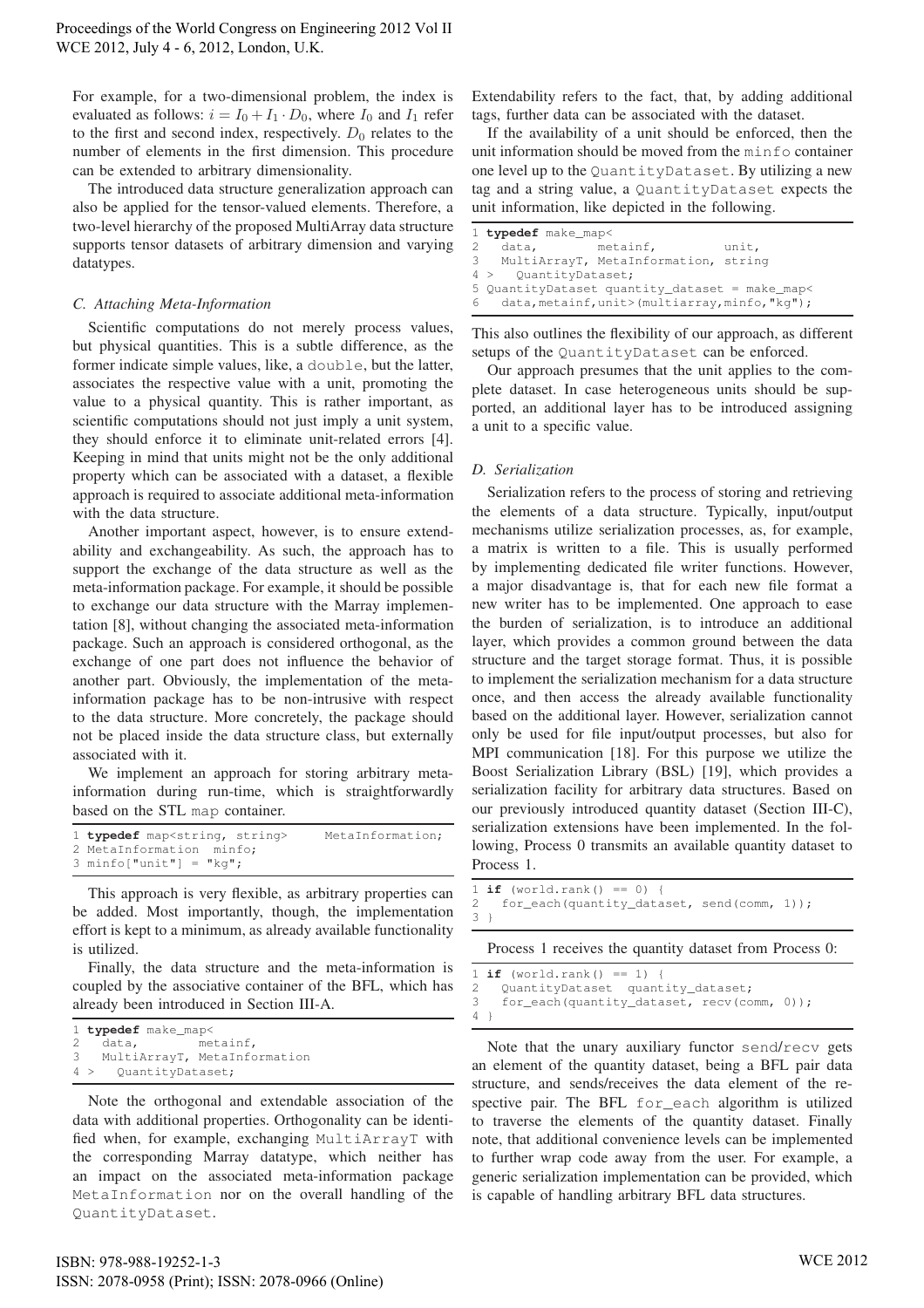### IV. PERFORMANCE

This section presents performance results for our data structure, especially our BFL based index computation approach. The tests have been carried out on an AMD Phenom II X4 965 with 8 GB of memory running a 64-Bit Linux distribution. The GNU GCC compiler in version 4.4.5 is used with the flags -O2 -DNDEBUG. Benchmarks are averaged over five runs to reduce noise. The element access performance for various problem sizes and different array dimensions is depicted, based on storing double values. The reference implementation is based on a hierarchy of STL vectors, as no index computation is required for the element access procedure. Additionally, we compare our approach with the already mentioned, publicly available Marray library [8]. Furthermore, we investigate the influence of optimal and non-optimal traversal, identified with OPT and NOPT, respectively. In the optimal case, the element access is as sequential as possible, meaning that the elements are accessed in the same consecutive manner as they are stored in the memory. Sequential access is favored by the socalled prefetching mechanism [20]. We investigate the nonoptimal case, by exchanging the traversal loops for the twoand three-dimensional problems.

Figure 3 depicts the results for a one-dimensional array. Our approach is equally fast as the reference implementation, and takes around  $0.15$  seconds for writing data on all  $10<sup>8</sup>$ elements. The Marray implementation is about a factor of 2.9 slower. The two-dimensional results are depicted in Figure 4. For  $10^8$  elements and the optimal traversal case our approach is again equally fast as the reference implementation, whereas Marray is a factor of 7 slower. In the non-optimal case, all implementations are significantly slower, and take approximately equally long (around  $3.3$  seconds for  $10^8$ ) elements). Figure 5 shows the results for a three-dimensional problem. Our optimal traversal implementation is a factor of 1.5 faster than the reference. For  $10^8$  elements Marray is a factor of 9.9 slower than our approach. As expected, the nonoptimized traversal implementations are significantly slower, for instance, our optimal traversal approach is a factor of 48 faster than the non-optimized one.

Our implementation takes for all presented dimensions approximately equally long, which is not only due to the utilization of a linear storage but also due to the compile-time based index evaluation algorithm. This fact underlines the applicability for high-dimensional data storage applications.

## V. CONCLUSION

We have introduced a flexible, multi-dimensional run-time data structure. Our approach offers high extendability, and can be applied in MPI based computing environments. The presented performance results depict that our access mechanism offers excellent performance for different dimensions and problem-sizes. The drawback of additional coding at the user-level access code will be rendered obsolete with the availability of variadic templates provided by the C++11 standard. Finally, our approach offers a small code base, as only around 100 code lines are required to implement the introduced functionality.



Fig. 3: A one-dimensional array structure is benchmarked. Our approach is equally fast than the reference implementation, whereas Marray is a factor of 2.9 slower.



Fig. 4: A two-dimensional array structure is benchmarked. OPT and NOPT refers to optimal and non-optimal traversal, respectively. For 10<sup>8</sup> elements, our approach and Marray is a factor of 1.6 and 6.8, respectively, slower than the reference implementation. All approaches are equally slower in the non-optimized case, namely around 3.3 seconds for  $10^8$  elements.



Fig. 5: A three-dimensional array structure is benchmarked. OPT and NOPT refers to optimal and non-optimal traversal, respectively. For 10<sup>8</sup> elements, our approach and Marray is a factor of 1.4 and 6.5, respectively, slower than the reference implementation. Non-optimal traversal significantly reduces the performance for all implementations.